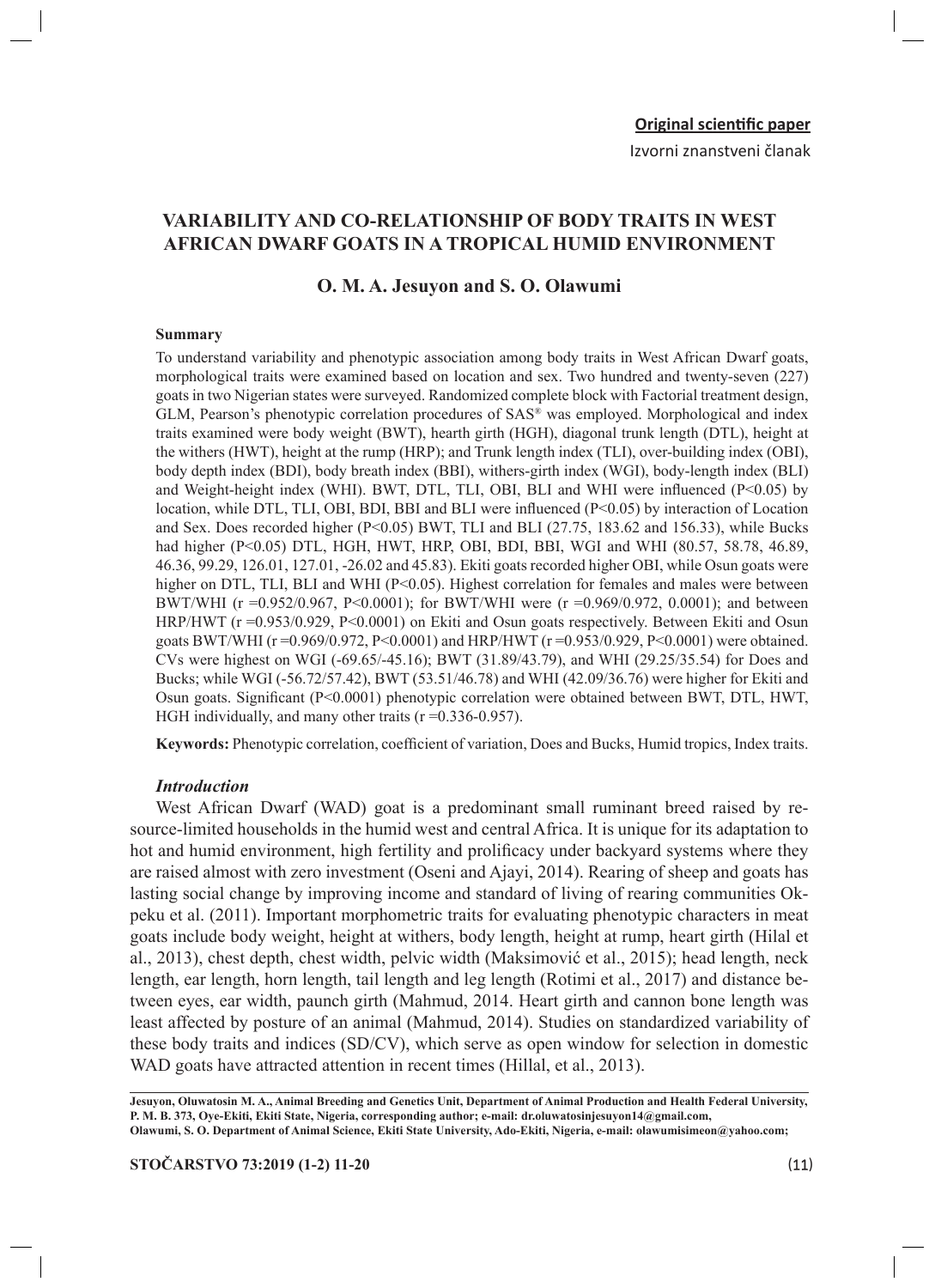In a study on the relative contributions of genes, environment and other factors on laboratory animal phenotype, Gartner (1990) demonstrated that only 20-30% of most random non-genetic variability was due to environmental factors, with the remaining 70–80% of non-genetic variation due to a 'third component effective at or before fertilization'. NCSS (2018) submitted that correlation coefficient between any two traits is a parameter of the bivariate normal distribution, as traits' values are considered as two random variables that vary together. Ojedapo (2013) reported that correlation measures deviation from the population mean in one trait of an individual as a function of the deviation from the population mean of the other when both traits are measured in their respective phenotypic standard deviation unit. It expresses observed relationship between phenotypic performances of different traits. Phenotypic correlation of traits among individuals within a geographical environment or location could be a common cause of phenotypic resemblance among them. The objectives of study were to investigate variability of traits due to sex and location in the hot humid environment and to examine phenotypic co-relationship among WAD goats from two states in the hot humid environment.

### *Materials and methods*

Survey was conducted on two hundred and twenty-seven free-ranging and scavenging Nigerian dwarf goats, consisting of 124 males and 103 females, in Osogbo and Ilesa (Osun State); and in Ado, Ikole (Ekiti State); between May 2015 and June 2017. All locations were in the humid forest zone of Nigeria. Five morphometric and seven morpho-structural index traits were employed to study variability and phenotypic co-relationship among the surveyed animals. Body weight (BWT), heart girth (HGH), diagonal trunk length (DTL), height at withers (HWT), height at the rump (HRP) were recorded on each animal as described by Orheruata and Olutogun (1984), Salako (2006), Fajemilehin and Salako, (2008) and Bahashwan, (2014). Body weight was measured with a field, portable, digital, electronic scale (model: WH-A08, made in China, Patent No: 201030634194.3) of 50 kg capacity, hung on a tripod stand, while linear measurements were taken with a tape rule and thread. All measurements were taken in the morning before animals were fed. From above, morpho-structural index traits were derived as below in formulas 1-7:

| Withers-Girth Index (WGI) = $(HWT - HGH)/HWT*100$ . This index could be used to              |  |
|----------------------------------------------------------------------------------------------|--|
|                                                                                              |  |
| Body length Index (BLI): (DTL/HGH)*100: When index is >90% animal is long                    |  |
| or longigline; 86-88% is medium or medigline, while less than 85% is short or                |  |
|                                                                                              |  |
|                                                                                              |  |
| The study degion was <b>Pandomized complete block with factorial treatment degion (PCBD)</b> |  |

The study design was Randomized complete block with factorial treatment design (RCBD). Fixed factor was Sex while the Random factor was Location. The mixed statistical linear model adopted was of the form:

 $Y_{ijk} = \mu + S_i + L_j + SL_{ij} + E_{ijk}$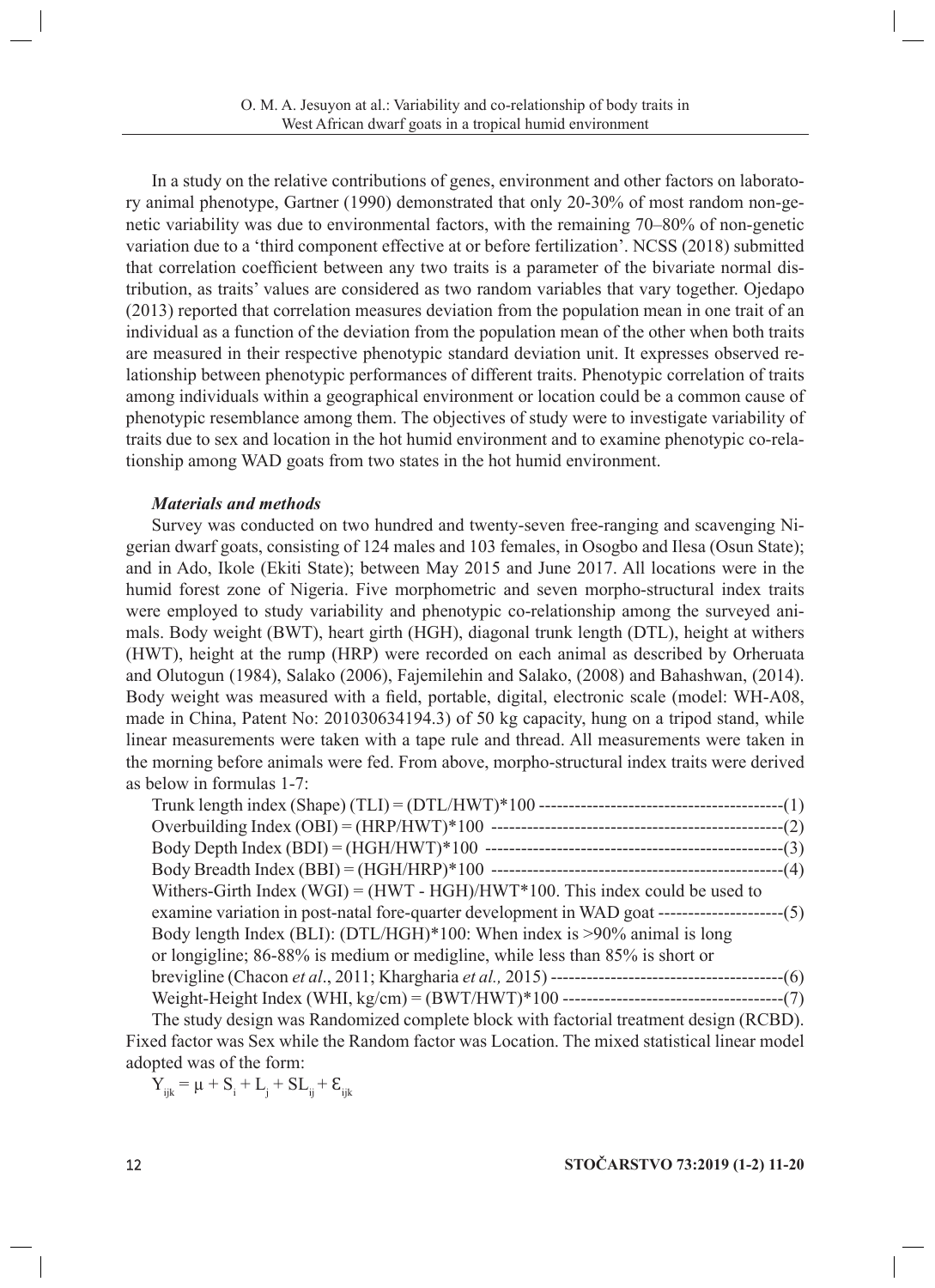Where Y  $_{ijk}$  = Body weight and linear body responses in Sex  $_{i}$ , location  $_{j}$  and animal  $_{k}$ .  $\mu$  = overall mean of the population

 $S_i$  = the fixed effect of sex i of an animal (male and female; where i =1, 2)

 $L_j$  = the random effect of location  $\bar{j}$  of an animal (Ekiti and Osun, where i =1, 2)

 $SL_{ij}$  = interactive effect of Sex i and location  $j$ .

 $\mathcal{E}_{ijk}$  = random error associated with record in sex i, location j and animal k, NID, (0,  $\delta^2$ ). Data collected were analyzed using the GLM, LSMEANS, Tukey HSD test and Pearson's correlation procedures to evaluate sources of variation affecting characters, least square means, correlation by SAS, 9.2 (2010). Hypothesis was that, correlation between sexes, and between states shall be similar.

 $H_{01}$ : Correlation  $D_{\text{Does}} =$  Correlation  $B_{\text{ucks}}$  $H_{02}$ : Correlation  $_{Ekiti}$  = Correlation  $_{Osun}$ 

### *Results*

Table 1 reveals the mean square values for morphometric and structural index traits of the combined population of WAD goats under study. All traits studied were influenced (P<0.05) by sex; BWT, DTL, TLI, OBI, BLI and WHI were influenced by location (P<0.05); while DTL, TLI, OBI, BDI, BBI and BLI were influenced (P<0.05) by interaction of location and sex. RMSE for TLI (23.08) and BLI (20.03) were higher than RMSE values of other traits (4.83- 15.14). Results revealed high coefficient of variation for BWT, WGI and WHI); medium CV for DTL, HGH, TLI, HRP, BDI and BBI; and low CV for OBI (4.91). All models were significant  $(P<0.05)$  with low R<sup>2</sup> from 0.074 to 0.306.

Table 1: ANOVA mean square values for morphometric and structural index traits on West African Dwarf (WAD) goats of Ekiti and Osun States in South-west Nigeria

| <b>SV</b>   | df  | <b>BWT</b>   | DTL                                      | <b>HGH</b> | <b>HWT</b> | <b>HRP</b> | TLI                     | <b>OBI</b>         | <b>BDI</b>          | <b>BBI</b>          | WGI           | BLI                                                                                                                                                                                                                                  | WHI                  |
|-------------|-----|--------------|------------------------------------------|------------|------------|------------|-------------------------|--------------------|---------------------|---------------------|---------------|--------------------------------------------------------------------------------------------------------------------------------------------------------------------------------------------------------------------------------------|----------------------|
| Model       | 3   | $\leq 0.001$ | 0.0001                                   | 0.0001     | 0.0001     | 0.0001     | < 0.0001                | 0.0007             | < 0.0001            | 0.0003              | $\leq 0.0001$ | $\leq 0.0001$                                                                                                                                                                                                                        | < 0.0001             |
| Location    |     |              | 316.72 <sup>a</sup> 5279.34 <sup>a</sup> | 60.93      | 26.81      | 2.02       | $22673.57$ <sup>a</sup> | 99.34 <sup>d</sup> | 11.08               | 70.25               | 31.88         | 13599.31 <sup>a</sup>                                                                                                                                                                                                                | 1412.45 <sup>b</sup> |
| <b>Sex</b>  |     |              |                                          |            |            |            |                         |                    |                     |                     |               | 5307.70 <sup>a</sup> 1534.57° 5951.37 <sup>a</sup> 1459.39 <sup>a</sup> 1782.98 <sup>a</sup> 5520.81 <sup>b</sup> 151.23° 3775.62 <sup>a</sup> 3201.29 <sup>a</sup> 3775.62 <sup>b</sup> 17475.10 <sup>b</sup> 14299.51 <sup>a</sup> |                      |
| LocxSex     |     | 38.79        | 1051.68 <sup>d</sup>                     | 52.70      | 9.79       | 36.45      | 7685.89 <sup>a</sup>    | 93.34 <sup>d</sup> | 344.48 <sup>a</sup> | 981.21 <sup>a</sup> | 91.87         | 2725.17 <sup>b</sup>                                                                                                                                                                                                                 | 259.07               |
| Error       | 223 | 58.30        | 229.28                                   | 66.97      | 37.92      | 29.41      | 532.79                  | 23.33              | 207.28              | 198.10              | 147.09        | 401.11                                                                                                                                                                                                                               | 174.60               |
| <b>RMSE</b> |     | 7.64         | 15.14                                    | 8.18       | 6.16       | 5.42       | 23.08                   | 4.83               | 14.40               | 14.07               | 12.13         | 20.03                                                                                                                                                                                                                                | 13.21                |
| Mean        |     | 17.95        | 78.76                                    | 54.16      | 44.57      | 43.75      | 176.53                  | 98.42              | 121.83              | 123.83              | $-21.83$      | 145.48                                                                                                                                                                                                                               | 38.83                |
| <b>CV</b>   |     | 42.55        | 19.22                                    | 15.11      | 13.82      | 12.39      | 13.08                   | 4.91               | 11.82               | 11.37               | $-54.24$      | 13.77                                                                                                                                                                                                                                | 34.03                |
| $R^2$       |     | 0.296        | 0.130                                    | 0.285      | 0.152      | 0.220      | 0.261                   | 0.074              | 0.100               | 0.081               | 0.102         | 0.306                                                                                                                                                                                                                                | 0.280                |

Notes: BWT=Body weight, DTL=Diagonal trunk length, HGH=Heart girth, HWT=Height at the withers, HRP=Height at the rump, TLI=Trunk length index, OBI=Overbuilding index, BDI=Body depth index, BBI=Body breadth index, WGI=Withers Girth index, BLI=Body length index, WHI=Weight height index, Significant levels: a<0.0001; b<0.001; c<0.01; d<0.05. Means with superscripts are significant within model.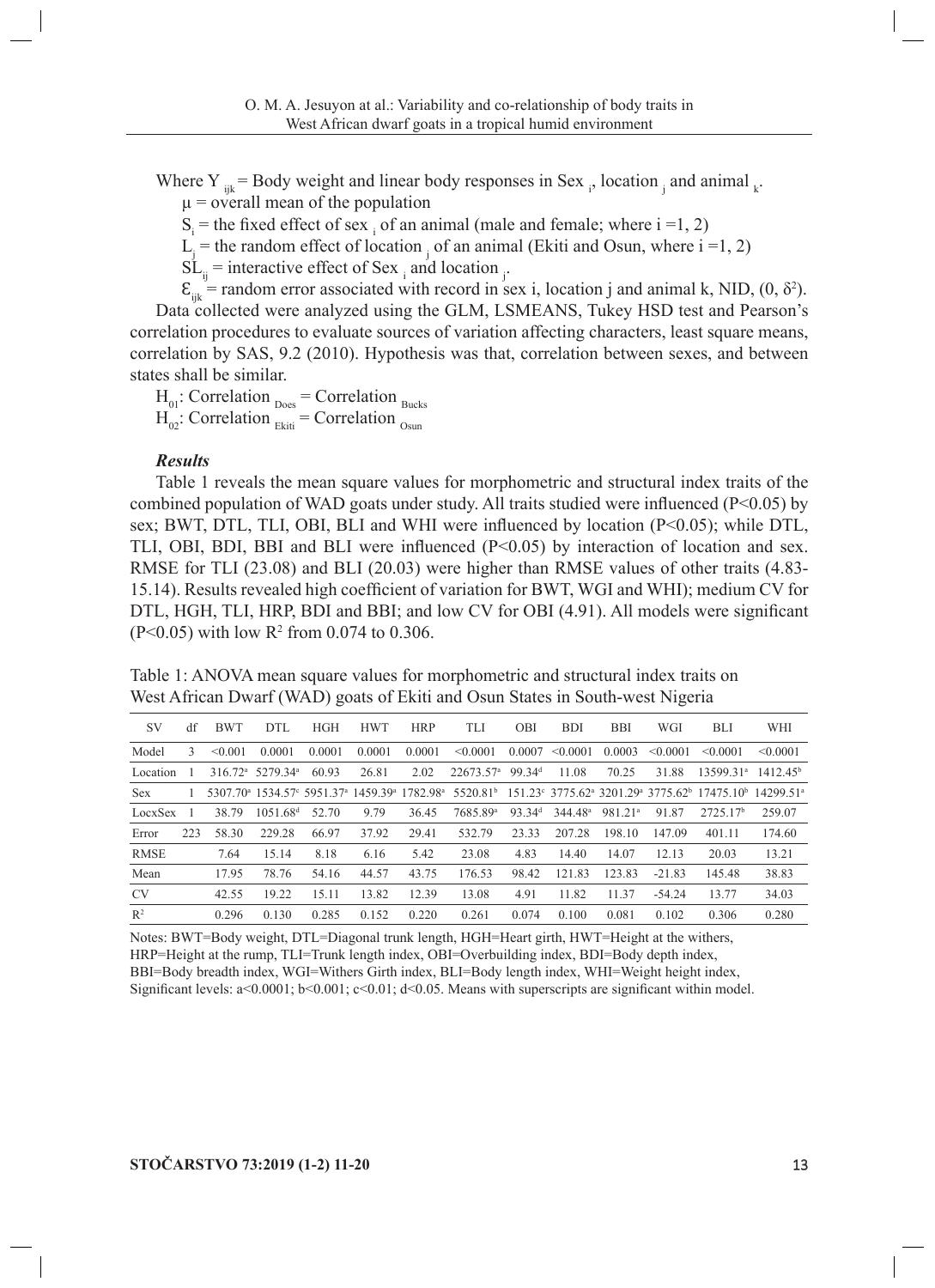Table 2 compares the mean, standard deviation (SD) and CV of traits between sexes (does and bucks) of WAD goats. Does recorded higher mean BWT, TLI and BLI, while bucks had higher DTL, HGH, HWT, HRP, OBI, BDI, BBI, WGI and WHI. No significant (P>0.05) differences were observed between does and bucks for all traits. SD was low on HRP and OBI for does and bucks; but high on BLI and TLI for does and bucks, respectively. Other traits investigated recorded SD values of 4.07 - 45.83. WHI recorded highest SD of 45.83 among bucks. CV was low on OBI (4.79 and 5.13), high on WHI (29.25 and 35.54), BWT (31.89 and 43.79) and WGI (-69.65 and 45.16) for does and bucks respectively. CV on DTL and BLI were twice as high in males as females.

Table 2: Mean, Standard deviation and coefficient of variation for morphometric characters of WAD does and bucks of Ekiti and Osun States in South-west Nigeria

| Location             | N   | <b>BWT</b><br>(kg)        | DTL<br>(cm)          | <b>HGH</b><br>(cm) | HWT<br>(cm)        | <b>HRP</b><br>$\text{cm}$ | TLI<br>$(\%)$                                                          | <b>OBI</b><br>$(\%)$ | <b>BDI</b><br>$(\%)$ | <b>BBI</b><br>$(\%)$                                                                                                                               | WGI<br>$(\%)$ | BLI<br>(%) | WHI<br>$(\%)$   |
|----------------------|-----|---------------------------|----------------------|--------------------|--------------------|---------------------------|------------------------------------------------------------------------|----------------------|----------------------|----------------------------------------------------------------------------------------------------------------------------------------------------|---------------|------------|-----------------|
| Does<br>Mean         | 103 | 27 75 <sup>a</sup>        | 76.59 <sup>b</sup>   | 49.04 <sup>b</sup> | 41.77 <sup>b</sup> |                           |                                                                        |                      |                      | $40.61b$ 183.62 <sup>a</sup> 97.38 <sup>b</sup> 117.96 <sup>b</sup> 121.18 <sup>b</sup> -17.96 <sup>b</sup> 156.33 <sup>a</sup> 30.40 <sup>b</sup> |               |            |                 |
| <b>Bucks</b><br>Mean |     | $124 \quad 22.26^{\circ}$ | $80.57$ <sup>a</sup> | 58.78 <sup>a</sup> |                    |                           | $46.89^{\circ}$ $46.36^{\circ}$ 170.65 <sup>b</sup> 99.29 <sup>a</sup> |                      |                      | $126.01^{\text{a}}$ $127.02^{\text{a}}$ $-26.02^{\text{a}}$ $136.48^{\text{b}}$                                                                    |               |            | $45.83^{\circ}$ |
|                      |     |                           |                      |                    |                    |                           |                                                                        |                      |                      |                                                                                                                                                    |               |            |                 |
| Does SD              | 103 | 4.07                      | 9.97                 | 5.30               | 4.21               | 3.85                      | 20.50                                                                  | 4.66                 | 12.51                | 12.27                                                                                                                                              | 12.51         | 15.58      | 8.89            |
| Bucks SD             | 124 | 9.75                      | 19.69                | 8.94               | 7.37               | 6.43                      | 29.69                                                                  | 5.10                 | 11.75                | 11.24                                                                                                                                              | 11.75         | 25.82      | 45.83           |
|                      |     |                           |                      |                    |                    |                           |                                                                        |                      |                      |                                                                                                                                                    |               |            |                 |
| Does CV              | 103 | 31.89                     | 13.02                | 10.80              | 10.07              | 9.48                      | 11.16                                                                  | 4.79                 | 10.60                | 10.12                                                                                                                                              | $-69.65$      | 9.96       | 29.25           |
| <b>Bucks CV</b>      | 124 | 43.79                     | 24.44                | 15.21              | 15.<br>72          | 13.87                     | 17.40                                                                  | 5.13                 | 9.32                 | 8.85                                                                                                                                               | $-45.16$      | 18.92      | 35.54           |

Notes: BWT=Body weight, DTL=Diagonal trunk length, HGH=Heart girth, HWT=Height at the withers, HRP=Height at the rump, TLI=Trunk length index, OBI=Overbuilding index, BDI=Body depth index, BBI=Body breadth index, WGI=Withers Girth index, BLI=Body length index, WHI=Weight height index. Means with superscripts are significantly different at  $P<0.05$ .

Table 3 compares means, SD and CV between Ekiti and Osun goats. Ekiti goats had higher HRP (43.91 and 43.56) and OBI (99.12 and 97.54) while Osun goats recorded higher BWT, DTL, HGH, HWT, TLI, BDI, BBI, WGI, BLI and WHI (P>0.05). SD were least on TLI, HRP, HGH, HWT and BWT for Ekiti and Osun goats; but lower (<13) for Ekiti on HWT, OBI, BDI and BBI and Osun goats on BWT, DTL, HGH, HWT, HRP, TLI, BLI, WHI. CV values were high on BWT, WGI and WHI (57.42-36.76); medium on HGH, HWT, HRP and BDI (17.54-10.33) and least on OBI and BBI (4.39-9.70) for Ekiti and Osun goats. CV was higher among Ekiti than Osun goats on DTL, TLI, BLI by about 200%.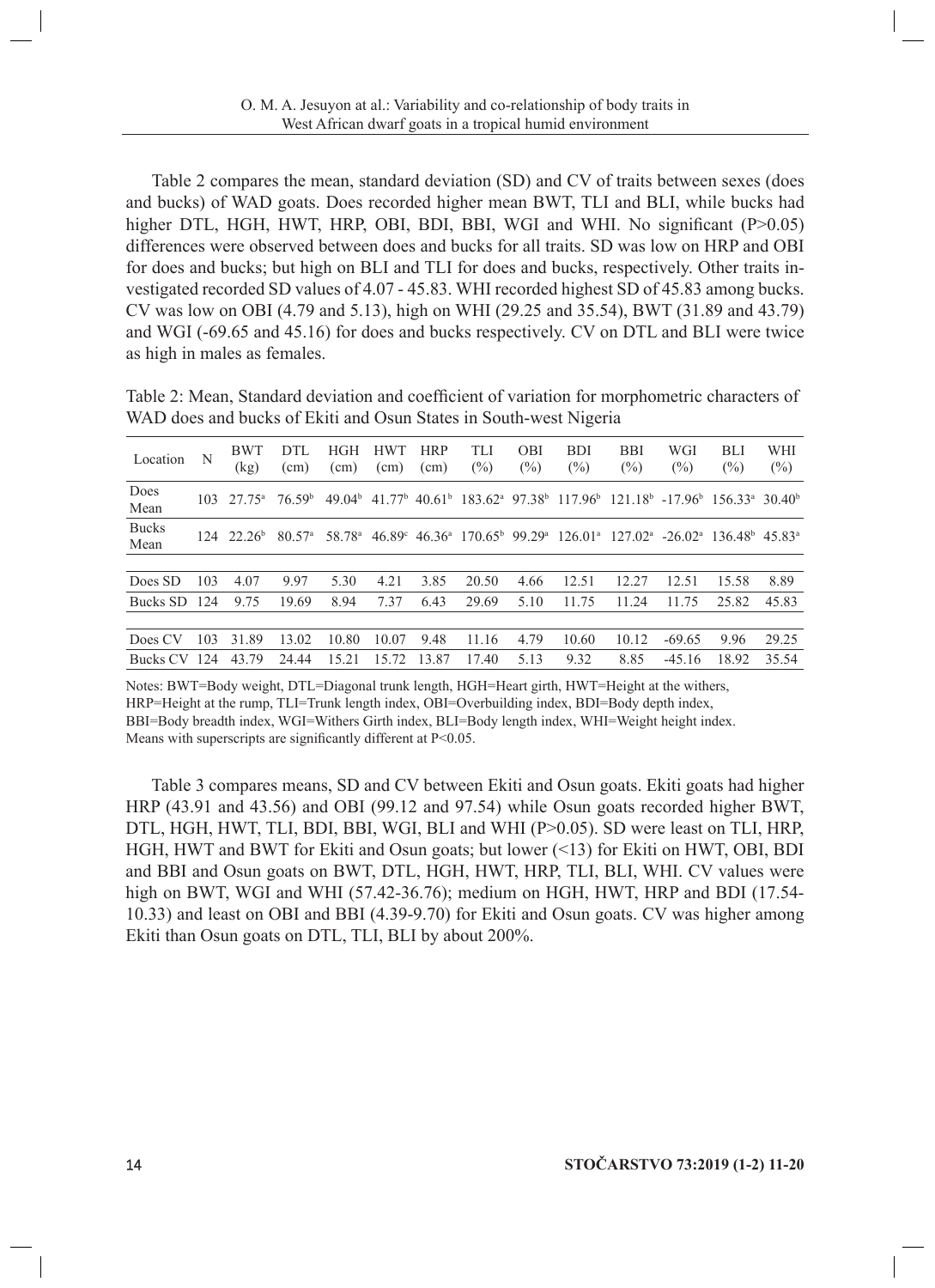| Location   | N   | <b>BWT</b><br>(kg) | DTL<br>(cm)        | HGH<br>(cm)       | <b>HWT</b><br>(cm) | <b>HRP</b><br>(cm) | TLI<br>$(\%)$                                                                                            | <b>OBI</b><br>$(\% )$ | <b>BDI</b><br>$(\%)$ | <b>BBI</b><br>$(\%)$ | WGI<br>$(\%)$ | <b>BLI</b><br>$(\%)$                                                              | WHI<br>$(\%)$     |
|------------|-----|--------------------|--------------------|-------------------|--------------------|--------------------|----------------------------------------------------------------------------------------------------------|-----------------------|----------------------|----------------------|---------------|-----------------------------------------------------------------------------------|-------------------|
| Ekiti Mean | 127 | 17.22              | 74.49 <sup>b</sup> | 54.04             | 44.46              | 43.91              |                                                                                                          |                       |                      |                      |               | $166.82^{\mathrm{b}}$ 99.12 <sup>a</sup> 122.28 123.45 -22.82 137.67 <sup>b</sup> | 3711 <sup>b</sup> |
| Osun Mean  | 100 | 18.87              | 84.19 <sup>a</sup> | 54.77             | 44.70              |                    | 43.56 188.87 <sup>a</sup> 97.54 <sup>b</sup> 122.46 125.54 -22.46 155.41 <sup>a</sup> 41.02 <sup>a</sup> |                       |                      |                      |               |                                                                                   |                   |
|            |     |                    |                    |                   |                    |                    |                                                                                                          |                       |                      |                      |               |                                                                                   |                   |
| Ekiti SD   | 127 | 9.21               | 18.34              | 8.39              | 7.27               | 6.50               | 30.31                                                                                                    | 5.39                  | 12.64                | 11.91                | 12.64         | 26.76                                                                             | 15.62             |
| Osun SD    | 100 | 8.77               | 10.58              | 9.61              | 5.78               | 5.62               | 13.42                                                                                                    | 4.29                  | 12.90                | 12.18                | 12.90         | 14.60                                                                             | 15.08             |
|            |     |                    |                    |                   |                    |                    |                                                                                                          |                       |                      |                      |               |                                                                                   |                   |
| Ekiti CV   | 127 | 53.51              | 24.62              | 15.52 16.36 14.81 |                    |                    | 18.17                                                                                                    | 5.43                  | 10.33                | 9.65                 | $-56.72$      | 19.44                                                                             | 42.09             |
| Osun CV    | 100 | 46.78              | 12.57              | 17.54             | 12.92              | 12.90              | 7.11                                                                                                     | 4.39                  | 10.53                | 9.70                 | $-57.42$      | 9.40                                                                              | 36.76             |
|            |     |                    |                    |                   |                    |                    |                                                                                                          |                       |                      |                      |               |                                                                                   |                   |

Table 3: Mean, Standard deviation and coefficient of variation for morphometric characters on WAD goats of Ekiti and Osun States in South-west Nigeria

Notes: BWT=Body weight, DTL=Diagonal trunk length, HGH=Heart girth, HWT=Height at the withers,

HRP=Height at the rump, TLI=Trunk length index, OBI=Overbuilding index, BDI=Body depth index,

BBI=Body breadth index, WGI=Withers Girth index, BLI=Body length index, WHI=Weight height index.

Means with different superscripts are significantly different at P<0.05.

Table 4 reveals pair-wise correlation between traits within does and bucks studied. Fewer phenotypic paired-trait correlations (47) were obtained within does than bucks (54). Within does, WHI correlated highly with BWT and BLI, WGI with BBI; BBI with BDI, HRP with HWT, HGH with DTL and BWT; DTL with HGH and TLI, and BWT with HGH and WHI (r  $=0.708 - 0.952$ , P $= 0.0001 - 0.01$ ). Among bucks, WHI was highly correlated with BWT, DTL and HGH; BLI with TLI and DTL; WGI with BBI; BBI with BDI; OBI with DTL; TLI with DTL; HRP with HWT, HGH and BWT; HGH with BWT, HWT and DTL; HWT with BWT and DTL; DTL with BWT, HWT, TLI, BLI, WHI and HGH, and BWT with WHI, HGH, DTL, HWT and HRP (r=0.719 - 0.967, P=0.0001).

Table 4: Correlation matrix between morphometric and structural index traits on WAD does and bucks in Ekiti and Osun States in South-west Nigeria.

|              |            | WAD DOES (both States) |                       |                       |                       |                      |                       |                       |                      |                       |                       |                       |                      |  |  |
|--------------|------------|------------------------|-----------------------|-----------------------|-----------------------|----------------------|-----------------------|-----------------------|----------------------|-----------------------|-----------------------|-----------------------|----------------------|--|--|
|              | Traits     | <b>BWT</b>             | <b>DTL</b>            | <b>HWT</b>            | <b>HGH</b>            | <b>HRP</b>           | <b>TLI</b>            | <b>OBI</b>            | <b>BDI</b>           | <b>BBI</b>            | WGI                   | <b>BLI</b>            | WHI                  |  |  |
|              | <b>BWT</b> |                        | 0.602 <sup>a</sup>    | $0.428$ <sup>a</sup>  | $0.691$ <sup>a</sup>  | $0.408$ <sup>a</sup> | $0.341$ <sup>a</sup>  | $-0.101N$             | 0.302c               | 0.356c                | $-0.302^{\circ}$      | 0.077N                | $0.952^{\rm a}$      |  |  |
|              | <b>DTL</b> | $0.814^a$              |                       | $0.625^{\rm a}$       | $0.708$ <sup>a</sup>  | $0.518^{a}$          | $0.695^{\rm a}$       | $-0.288c$             | $0.178^{N}$          | 0.303c                | $-0.178N$             | 0.630c                | 0.467a               |  |  |
|              | <b>HWT</b> | $0.807$ <sup>a</sup>   | 0.777a                |                       | $0.433^a$             | 0.859a               | $-0.120N$             | $-0.314$ °            | 0.492 <sup>b</sup>   | 0.329 <sup>b</sup>    | $0.430$ <sup>a</sup>  | 0.398a                | 0.144N               |  |  |
|              | <b>HGH</b> | 0.877a                 | 0.719a                | 0.798a                |                       | $0.523$ <sup>a</sup> | $0.475^{\rm a}$       | 0.095N                | $0.613^a$            | 0.602 <sup>a</sup>    | $-0.613^a$            | $-0.096N$             | 0.606a               |  |  |
| <b>WAD</b>   | <b>HRP</b> | $0.758$ <sup>a</sup>   | $0.678$ <sup>a</sup>  | 0.957a                | 0.793a                |                      | $-0.153N$             | 0.203 <sup>d</sup>    | $-0.258b$            | $-0.360$ <sup>a</sup> | 0.258c                | $0.136^{N}$           | 0.152 <sup>N</sup>   |  |  |
| <b>BUCKS</b> | TLI        | $0.474$ <sup>a</sup>   | 0.797a                | $0.251$ °             | 0.323 <sup>b</sup>    | $-0.121N$            |                       | $-0.126N$             | 0.601 <sup>a</sup>   | 0.686a                | $-0.601$ <sup>a</sup> | $0.470$ <sup>a</sup>  | 0.432 <sup>a</sup>   |  |  |
| (both        | <b>OBI</b> | $-0.491$ <sup>a</sup>  | $-0.649$ <sup>a</sup> | $-0.525$ <sup>a</sup> | $-0.336$ <sup>a</sup> | $-0.261$ °           | $-0.557$ <sup>a</sup> |                       | 0.320 <sup>b</sup>   | $-0.079N$             | $-0.320b$             | $-0.531$ <sup>a</sup> | $-0.037N$            |  |  |
| States)      | <b>BDI</b> | 0.034 <sup>N</sup>     | $-0.164N$             | $-0.369$ <sup>a</sup> | $0.257^{\rm b}$       | $0.293^b$            | $0.055^{N}$           | $0.373^{\rm a}$       |                      | $0.919$ <sup>a</sup>  | $-1.00^a$             | $-0.404$ <sup>a</sup> | $0.467$ <sup>a</sup> |  |  |
|              | <b>BBI</b> | $0.315^{b}$            | 0.194 <sup>d</sup>    | $-0.090N$             | $0.463^a$             | $-0.164N$            | $0.371$ <sup>a</sup>  | $-0.186$ <sup>d</sup> | $0.841$ <sup>a</sup> |                       | $-0.919$ <sup>a</sup> | $-0.206d$             | $0.506^{\circ}$      |  |  |
|              | WGI        | $-0.034N$              | $0.164^{N}$           | 0.369a                | $-0.257^{\circ}$      | $0.293$ <sup>a</sup> | $-0.055^{\rm N}$      | $-0.373$ <sup>a</sup> | $-1.00a$             | $-0.842$ <sup>a</sup> |                       | $0.443^a$             | $-0.164N$            |  |  |
|              | <b>BLI</b> | $0.394$ <sup>a</sup>   | $0.791$ <sup>a</sup>  | $0.400$ <sup>a</sup>  | $0.153^{N}$           | $0.252^{\circ}$      | $0.867$ <sup>a</sup>  | $-0.662$ <sup>a</sup> | $-0.443^{\rm a}$     | $-0.095N$             | $0.404^{\circ}$       |                       | $-0.015^{N}$         |  |  |
|              | WHI        | $0.967$ <sup>a</sup>   | $0.761$ <sup>a</sup>  | $0.645^{\rm a}$       | $0.798$ <sup>a</sup>  | 0.589a               | $0.547$ <sup>a</sup>  | $-0.456^{\rm a}$      | 0.164 <sup>N</sup>   | $0.432^{\rm a}$       | $-0.467$ <sup>a</sup> | $0.394$ <sup>a</sup>  |                      |  |  |

NOTES: BWT=Body weight, DTL=Diagonal trunk length, HGH=Heart girth, HWT=Height at the withers, HRP=Height at the rump, TLI=Trunk length index, OBI=Overbuilding index, BDI=Body depth index, BBI=Body breadth index, WGI=Withers Girth index, BLI=Body length index, WHI=Weight height index, Levels of significance:  $a=0.0001$ ;  $b=0.001$ ;  $c=0.01$ ;  $d=0.05$ ; N=Not significant.

# **STOČARSTVO 73:2019 (1-2) 11-20** 15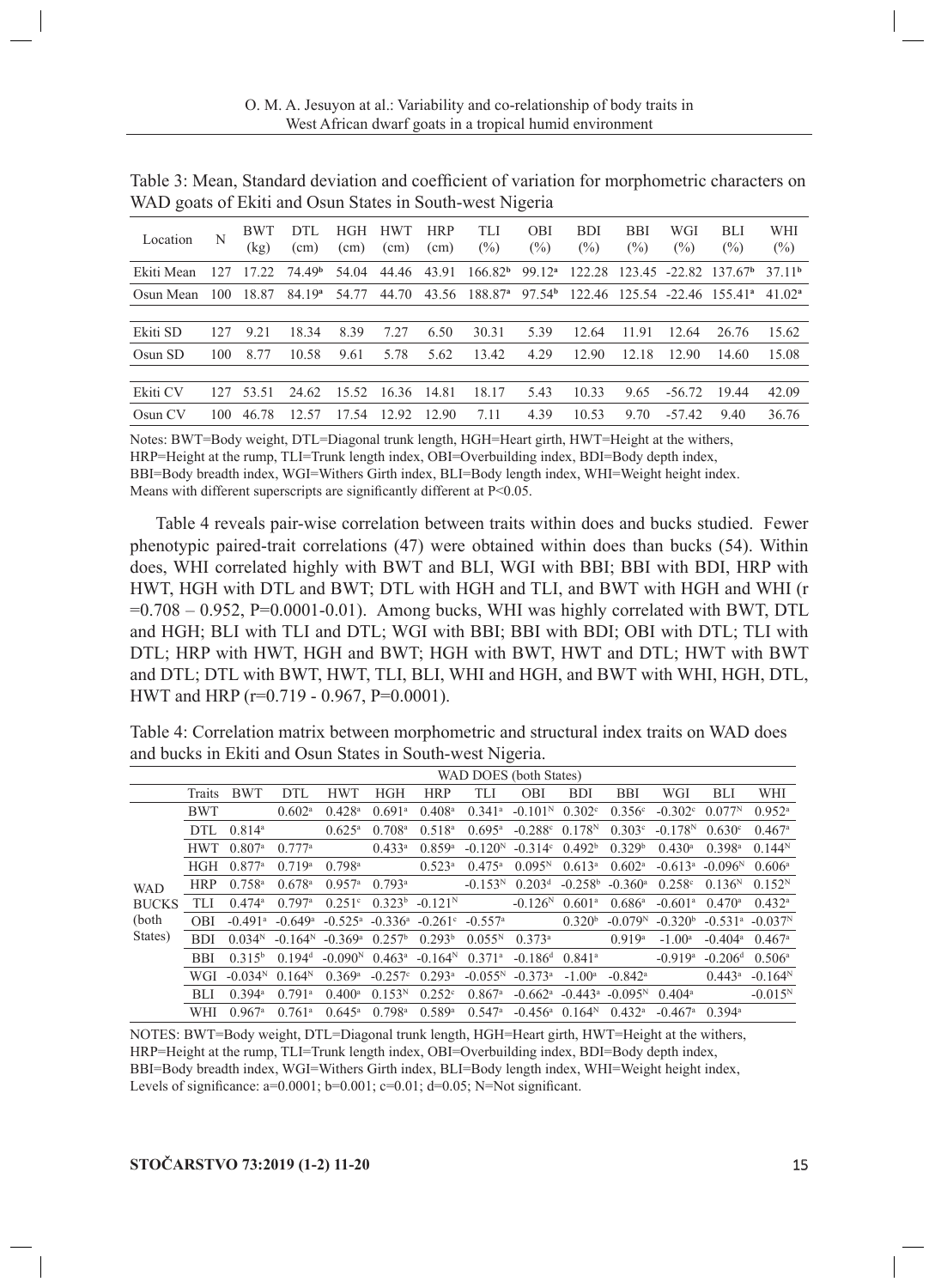Table 5 shows the pair-wise correlation matrix for traits on WAD goats from Ekiti and Osun States. Ekiti showed that WHI was correlated with BWT and HGH; BLI with TLI, WGI, DTL and OBI; WGI with BBI; BBI with BDI; TLI with DTL; HRP with HWT, HGH and BWT; HGH with BWT and HWT; HWT with BWT and DTL; and DTL with BLI, TLI, HWT, while BWT correlated with WHI, HGH, HWT, HRP and DTL (r=0.720-0.969, P=0.0001). Among Osun goats, WHI was most correlated with BWT and HGH; BLI with BDI and BBI; WGI with BBI; BBI with BDI; HRP with HWT, DTL, HGH and BWT; HGH with BWT, DTL and HWT; HWT with DTL and BWT; DTL with HWT, HRP, HGH and BWT; BWT with WHI, HGH, HRP, DTL and HWT (r=0.709-0.972, P<0.0001) respectively.

Table 5: Correlation matrix between morphometric and structural index traits on WAD goats of Ekiti and Osun States in South-west Nigeria.

|              |               | WAD goats in Ekiti State                                                                                                                                                                |                                           |                                           |                      |                      |                                                                                                         |                                                                               |            |            |                                                                                                                                          |                                        |                      |
|--------------|---------------|-----------------------------------------------------------------------------------------------------------------------------------------------------------------------------------------|-------------------------------------------|-------------------------------------------|----------------------|----------------------|---------------------------------------------------------------------------------------------------------|-------------------------------------------------------------------------------|------------|------------|------------------------------------------------------------------------------------------------------------------------------------------|----------------------------------------|----------------------|
|              | <b>Traits</b> | BWT                                                                                                                                                                                     | DTL.                                      | <b>HWT</b>                                | <b>HGH</b>           | <b>HRP</b>           | TLI                                                                                                     | <b>OBI</b>                                                                    | <b>BDI</b> | <b>BBI</b> | WGI                                                                                                                                      | <b>BLI</b>                             | WHI                  |
| <b>WAD</b>   | BWT           |                                                                                                                                                                                         | $0.736^{\circ}$                           | $0.797$ <sup>a</sup>                      | $0.880^{\rm a}$      | $0.753^{\rm a}$      |                                                                                                         |                                                                               |            |            | $0.312^b$ -0.361 <sup>a</sup> 0.057 <sup>N</sup> 0.268 <sup>c</sup> -0.057 <sup>N</sup> 0.232 <sup>c</sup>                               |                                        | $0.969$ <sup>a</sup> |
|              | DTL.          | $0.792^{\rm a}$                                                                                                                                                                         |                                           | $0.742^{\rm a}$                           | $0.663^{\rm a}$      | $0.606^{\rm a}$      |                                                                                                         | $0.765^{\text{a}}$ -0.654 <sup>a</sup> -0.177 <sup>d</sup> 0.177 <sup>d</sup> |            |            | 0.177 <sup>d</sup>                                                                                                                       | $0.771$ <sup>a</sup>                   | $0.683^a$            |
|              |               | HWT $0.774$ <sup>a</sup> $0.844$ <sup>a</sup>                                                                                                                                           |                                           |                                           | $0.790$ <sup>a</sup> | $0.953$ <sup>a</sup> |                                                                                                         |                                                                               |            |            | $0.145^{\text{N}}$ -0.427 <sup>a</sup> -0.364 <sup>a</sup> -0.150 <sup>N</sup> 0.364 <sup>a</sup> 0.317 <sup>b</sup>                     |                                        | $0.637$ <sup>a</sup> |
|              |               | HGH $0.899$ <sup>a</sup>                                                                                                                                                                | $0.827$ <sup>a</sup> $0.761$ <sup>a</sup> |                                           |                      |                      |                                                                                                         |                                                                               |            |            | $0.791^{\text{a}}$ -0.212 <sup>d</sup> -0.138 <sup>d</sup> 0.273 <sup>c</sup> -0.416 <sup>a</sup> -0.273 <sup>b</sup> 0.044 <sup>N</sup> |                                        | $0.820$ <sup>a</sup> |
|              | HRP           | $0.803^{\rm a}$                                                                                                                                                                         | $0.842^{\circ}$                           | $0.929$ <sup>a</sup> $0.828$ <sup>a</sup> |                      |                      | $-0.025^{\rm N}$ $-0.138^{\rm N}$ $-0.272^{\rm c}$ $-0.217^{\rm c}$ $0.272^{\rm c}$                     |                                                                               |            |            |                                                                                                                                          | 0.126 <sup>N</sup>                     | $0.590^{\rm a}$      |
| goats        |               | TLI $-0.016^N$ $0.242^c$ $-0.309^b$ $0.030^N$ $-0.207^d$                                                                                                                                |                                           |                                           |                      |                      |                                                                                                         |                                                                               |            |            | $-0.607^{\text{a}}$ 0.068 <sup>N</sup> 0.412 <sup>a</sup> $-0.068^{\text{N}}$ 0.853 <sup>a</sup>                                         |                                        | $0.385^{\rm a}$      |
| 1n<br>Osun   | OBI           | $0.065^{\text{N}}$ 0.014 <sup>N</sup> -0.153 <sup>N</sup> 0.168 <sup>N</sup> 0.216 <sup>d</sup> 0.257 <sup>b</sup>                                                                      |                                           |                                           |                      |                      |                                                                                                         |                                                                               |            |            | $0.397^{\text{a}}$ -0.140 <sup>N</sup> -0.397 <sup>a</sup> 0.720 <sup>a</sup> -0.329 <sup>a</sup>                                        |                                        |                      |
| <b>State</b> | BDI.          | $0.492^{\rm a}$                                                                                                                                                                         | $0.330^{\rm a}$                           |                                           |                      |                      | $0.041^{\rm N}$ $0.670^{\rm a}$ $0.201^{\rm d}$ $0.506^{\rm a}$ $0.287^{\rm a}$                         |                                                                               |            |            | $0.852^a$ -1.000 <sup>a</sup> -0.454 <sup>a</sup> 0.209 <sup>c</sup>                                                                     |                                        |                      |
|              | BBI.          | 0.501 <sup>a</sup>                                                                                                                                                                      | $0.342^{\rm a}$                           |                                           |                      |                      | $0.094N$ 0.655 <sup>a</sup> 0.126 <sup>N</sup> 0.447 <sup>a</sup> 0.035 <sup>N</sup> 0.966 <sup>a</sup> |                                                                               |            |            | $-0.852$ <sup>a</sup> $-0.088$ <sup>N</sup> $0.414$ <sup>a</sup>                                                                         |                                        |                      |
|              |               | WGI -0.492 <sup>a</sup> -0.330 <sup>a</sup> -0.041 <sup>N</sup> -0.670 <sup>a</sup> -0.201 <sup>d</sup> -0.505 <sup>a</sup> -0.387 <sup>a</sup> -1.000 <sup>a</sup> -0.934 <sup>a</sup> |                                           |                                           |                      |                      |                                                                                                         |                                                                               |            |            |                                                                                                                                          | $0.772^{\text{a}}$ -0.567 <sup>a</sup> |                      |
|              | BLI           | $-0.535^a$ $-0.151^N$ $-0.204^d$ $-0.668^a$ $-0.352^a$ $0.131^N$ $-0.344^b$ $-0.772^a$ $-0.709^a$ $0.454^a$                                                                             |                                           |                                           |                      |                      |                                                                                                         |                                                                               |            |            |                                                                                                                                          |                                        | 0.216c               |
|              | WHI           | $0.972$ <sup>a</sup>                                                                                                                                                                    | $0.692^{\rm a}$                           |                                           |                      |                      |                                                                                                         |                                                                               |            |            | $0.623^a$ $0.834^a$ $0.672^a$ $0.075^N$ $0.107^N$ $0.567^a$ $-0.566^a$ $-0.209^d$ $-0.564^a$                                             |                                        |                      |

NOTES: BWT=Body weight, DTL=Diagonal trunk length, HGH=Heart girth, HWT=Height at the withers, HRP=Height at the rump, TLI=Trunk length index, OBI=Overbuilding index, BDI=Body depth index, BBI=Body breadth index, WGI=Withers Girth index, BLI=Body length index, WHI=Weight height index, Levels of significance:  $a=0.0001$ ;  $b=0.001$ ;  $c=0.01$ ;  $d=0.05$ , N=Not significant

#### *Discussion*

Findings revealed important variability within traits between sexes (S), and within traits between locations (L). The interactions of LxS implied that DTL, TLI, OBI, BDI, BBI and BLI were highly influenced by sex and state. The high RMSE value for TLI and BLI revealed less accurate estimates by the model (RMSE, 2018) due to field data. The low  $\mathbb{R}^2$  accounted for little variability for estimation from data. The higher mean values of BWT, TLI and BLI for does revealed indicator traits for sexual dimorphism between sexes during development, while the low SD values revealed stable traits: OBI, HRP, HWT, HGH, BWT- for characterizing and differentiating between WAD and some other breeds, sexes within breed and between state locations, as traits exhibited lowest variability between States. Between sexes, DTL and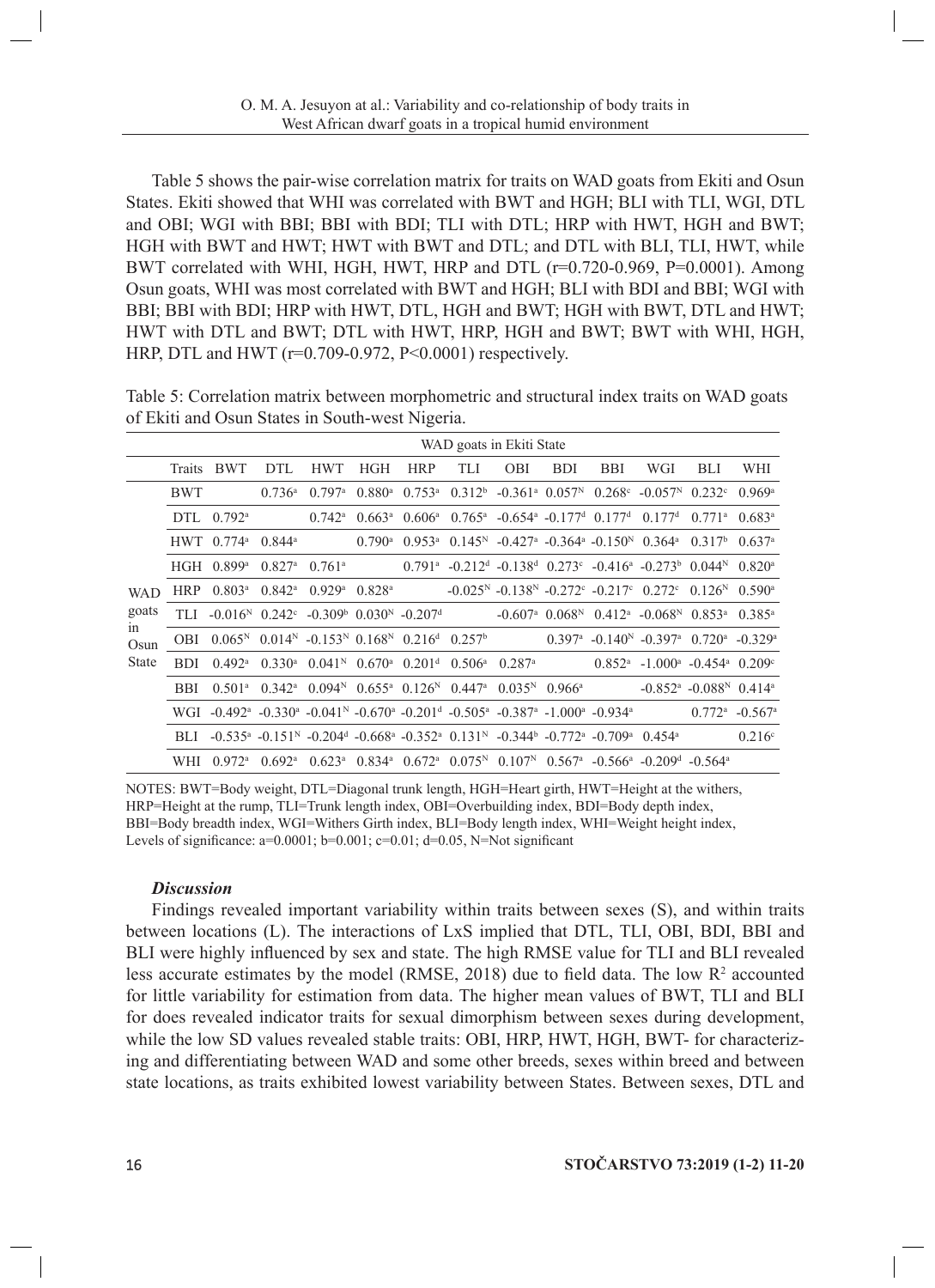BLI produced greatest diversity on phenotypic level. SD values obtained from present study were highly heterogeneous, and above values of 7.49 to 0.96 obtained by Yakubu et al. (2010) on morphometric traits in WAD goat. CV indicates variability in relation to the sample mean size (Wiki, 2018). The CV values  $(>=20)$  within BWT, WGI and WHI indicated traits exhibiting high level of variability. Thus WGI, BWT and WHI could serve as candidate traits in selection criteria for improvement of body weight-withers in goats in humid environment. Gomes (1985) classified CV as low  $(10\%)$ , medium  $(10 - 20\%)$ , high  $(20 - 30\%)$  and very high  $(20\%)$ . This classifies all CVs on WGI, BWT and WHI as 'very high' and highly heterogeneous in the humid tropics, and was higher than 10.9 - 34.7% reported for eight qualitative morphological characters by *Dekhili* et al.(2013) on Algerian Setif goats.

Within sexes, there were more highly correlated paired-traits among bucks than does. Within sexes, DTL and BWT correlated with three to five other traits. Between sexes, bucks demonstrated higher magnitude of phenotypic correlation than does. OBI values were higher among bucks than does, thus differentiating between does and bucks, and correlating with DTL (-0.654) and TLI (-0.607) in males/bucks (P<0.05) but not significantly (P>0.05) correlated with other traits among females/does. Selection for DTL and BWT simultaneously within sexes could result in improvement of HGH, TLI, HGH and WHI (does); BWT, HWT, TLI, BLI, WHI, HGH, DTL, and HRP (bucks). Between sexes, significantly correlated traits vary greatly, and revealed many strong and positive phenotypic associations.

Within states, goats recorded significant correlations between paired traits; as Ekiti recorded twelve while Osun had twenty correlated pairs (r≥0.700) for similar traits. Ekiti revealed higher values on HWT, OBI and WGI related-traits while Osun gave high values (P<0.05-0.0001) on BWT, DTL, HGH, TLI, BDI and BBI related-traits which could typify them between states respectively. Thus, both populations demonstrated phenotypic similarity on these traits, and confirm report by Roff and Mousseau (2005) that phenotypic traits correlation among populations of the same species vary among geographic locations, revealing the influence of environment on phenotypic relationship among ruminants. Between Ekiti and Osun states, the goat populations differed on OBI. While Ekiti goats demonstrated significant (P<0.0001) correlations between OBI and, DTL  $(0.654)$ , TLI  $(-0.607)$  and BLI  $(0.720)$ , while low correlation  $(P>0.05)$ were obtained between OBI and other traits on Osun goats. HWT, OBI and WGI were highly correlated (0.969–0.567) with most of other traits among Ekiti goats while BWT, DTL, HGH, BDI and BBI were correlated (0.972–0.501) with many traits among Osun WAD goats. The respective paired-traits revealed similarity in phenotypic relationship between traits within environment. Other body parameters directly related to size displayed moderate to very highly positive correlation with other traits, making them potential selection criteria. OBI and WGI (on does and Ekiti goats) were negatively correlated with most other traits.

Correlation values and magnitudes vary greatly between environments, states, or geographical areas due to external environmental factors such as relief features, topography, climatic differences, and prevailing agricultural feedstuffs. Javed (2004) submitted that genetic correlations indicate that genes affecting one trait also affect the other traits. As number of replicates increase, phenotypic correlation approaches genetic correlation, and could be a fairly good estimator of genetic correlation in well-replicated experiments (IRRI, 2018). Most correlations between body measurements were positive and significant  $(P<0.05)$  for age groups of sheep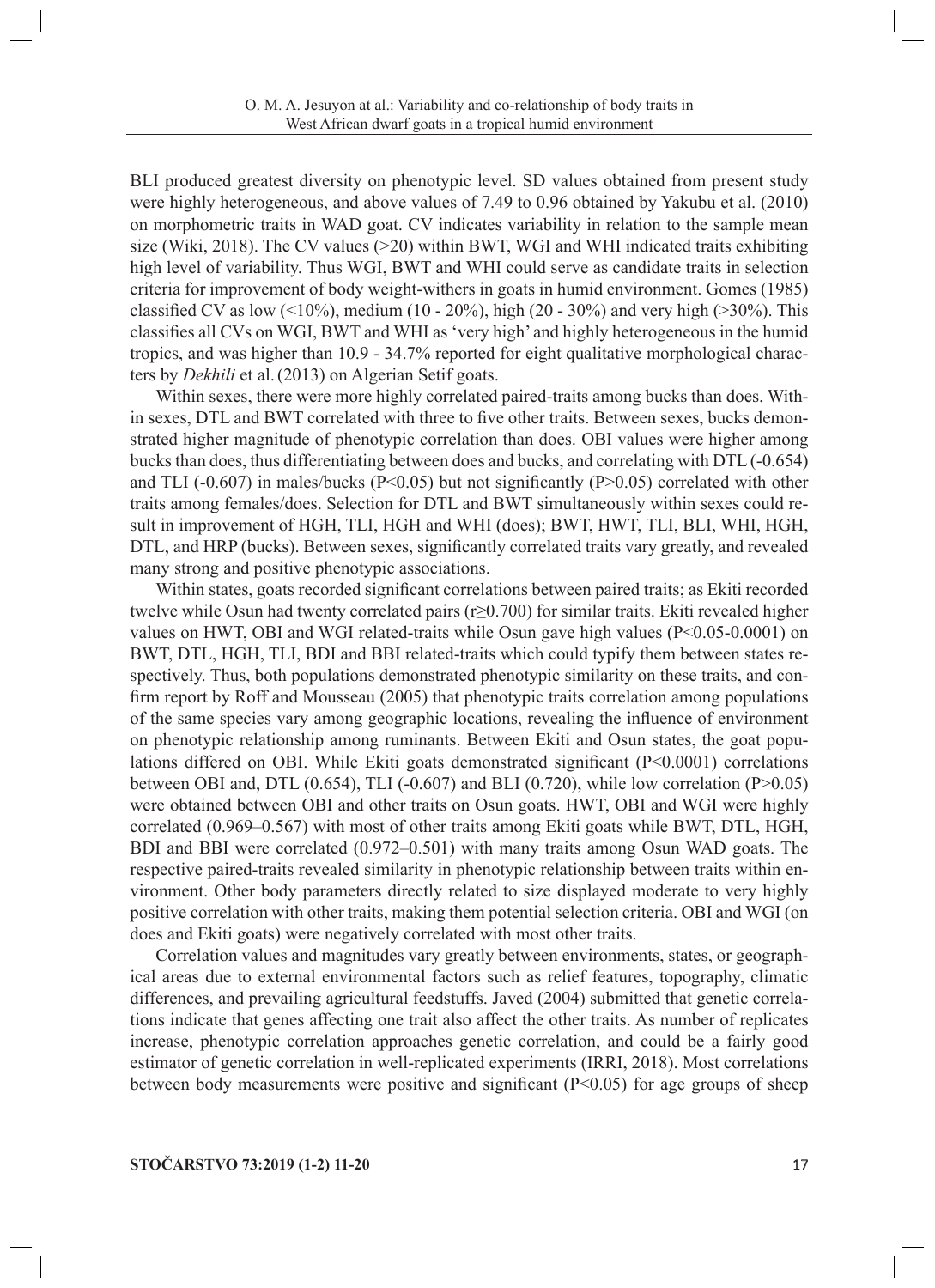studied, heart girth was most related to live weight ( $r = 0.98$ , 0.72 and 0.90) in kids, growers and adults studied by Oke and Ogbonnaya (2011). Roff and Mousseau (2005) submitted that since selection is blind to genotype, it acts solely on phenotypic variation so that ability of species to evolve will be determined first by the phenotypic variation exposed to selection.

## *Conclusion*

Study revealed strong phenotypic relationship on BBI and BDI related-traits for Does, and BWT, DTL, HWT, HGH, HRP and OBI related paired-traits for Bucks, respectively. Between environments, phenotypic correlation was high on BBI, HGH, BDI, BBI and BLI on Ekiti; while correlations on DTL, BWT, HRP and DTL were high on Osun WAD goats.

Declarations of interest: none.

Funding: This research did not receive any specific grant from funding agencies in the public, commercial, or not-for-profit sectors.

## **REFERENCES**

- 1. ATGR (2018): Animal genetic training resource, World animal populations increase, but not everywhere, http://agtr.ilri.cgiar.org/index.php?
- 2. Bahashwan, S. (2014): Application of Morphometric Traits for Live Body Weight Estimation in Dhofari Calves, International Journal of Scientific Research in Agricultural Sciences, 1(5): 90-96. http://dx.doi.org/10.12983/ijsras-2014-p0090-0096.
- 3. Chacón, E., Macedo, F., Velázquez, F., Paiva, S. R., Pineda, E., C. McManus (2011): Morphological measurements and body indices for Cuban Creole goats and their crossbreds, Revista Brasileira de Zootecnia,40 (8): Viçosa. http://dx.doi.org/10.1590/S151635982011000800007.
- 4. DekhiliM., M. Bounechada, I. Mannalah(2013): Multivariate analyses of morphological traits in Algerian goats, Sétif, north-eastern Algeria, Animal Genetic Resources, 52: 51-57. DOI: http://dx.doi.org/10.1017/ S2078633613000040.
- 4. EPI (2009): Earth Policy Institute, World Population of Cattle, Sheep, and Goats, 1967-2017. http://www.earthpolicy.org/datacenter/ xls/book\_pb4\_ch2\_9-test.xls.
- 5. Fajemilehin, O. K. S., A. E. Salako (2008): Body measurement characteristics of the West African Dwarf (WAD) Goat in deciduous forest zone of Southwestern Nigeria, African Journal of Biotechnology, 7(14): 2521-2526.
- 6. Gartner, K. (1990): A third component causing random variability beside environment and genotype. A reason for the limited success of a 30 year-long effort to standardize laboratory animals? Laboratory Animals, 24: 71–77.
- 7. Hilal, B., S. El Otmani, , M. Chentouf, , I. Boujenane (2013): Morphologic characterizattion of the local goat population "Beni Arrous", Options Mediterraneennes, A. 108: 433-437.
- 8. Holstein association (2018): Linear type evaluations, http://www.holsteinusa.com/genetic\_ evaluations/ss\_linear.html.
- 9. IRRI (2018): Correlation among Traits: implications for screening, http://www.knowledgebank .irri.org/ ricebreedingcourse/Lesson\_8\_Correlations\_among\_traits\_\_implications\_for\_screening.htm.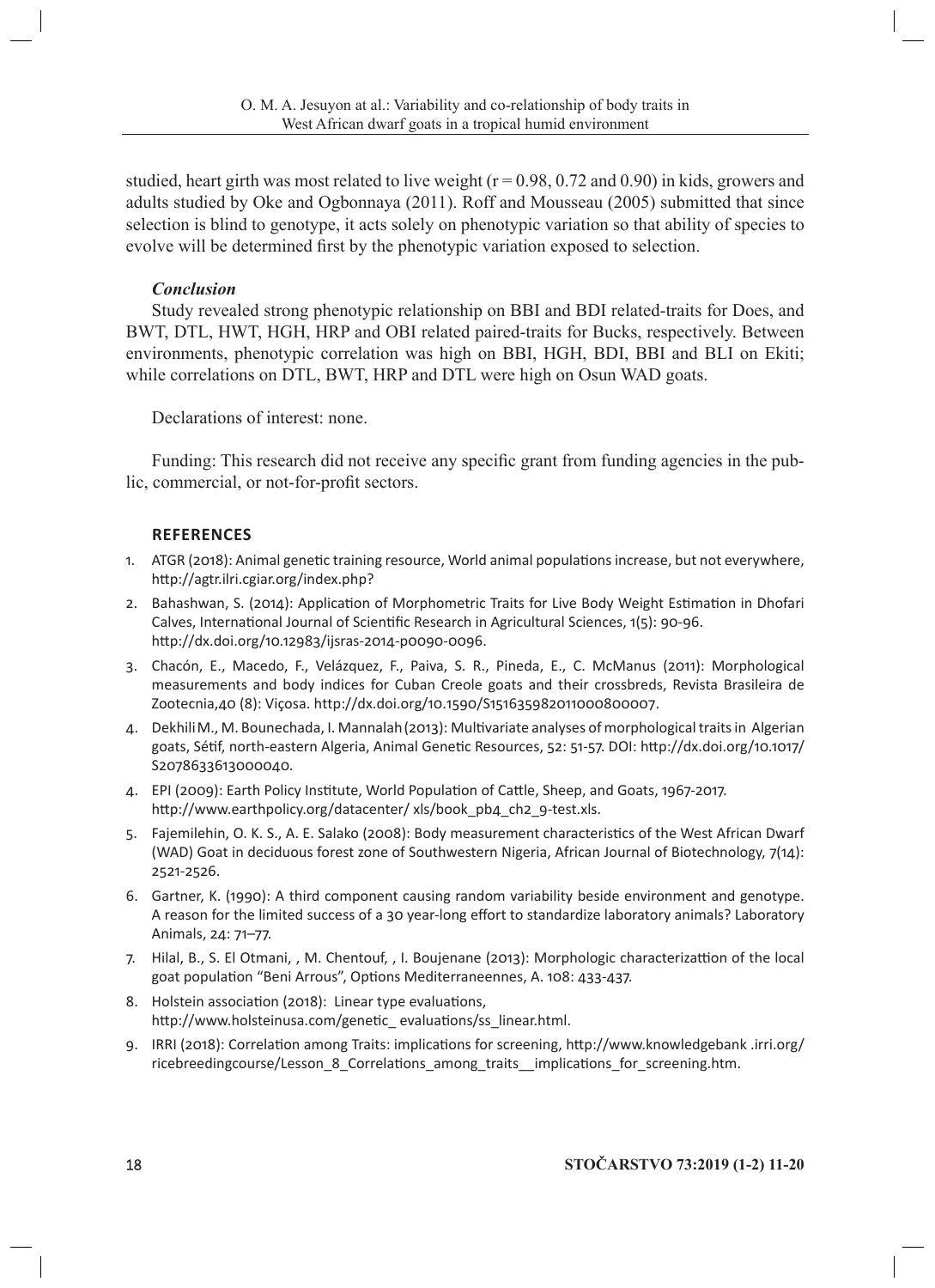- 10. Javed, K., M. Abdullah, M. Akhtar, M. Afzal (2004): Phenotypic and genetic correlations between first lactation milk yield and some performance traits in Sahiwal cattle, Pakistan Veterinary Journal, 24 (1): 9-12.
- 11. Khargharia G., G. Kadirvel, S. Kumar, S. Doley, P. K. Bharti, M. Das (2015): Principal component analysis of morphological traits of Assam hill goats in Eastern Himalayan, Indian Journal Animal and Plant Sciences, 25 (5): 1251-1258.
- 12. Maksimović, N., F. Bauman, M. P. Petrović, V. C. Petrović, D. Ružić-Muslić, N. Mićić, I. Milošević-Stanković, (2015): Productive characteristics and body measurements of Alpine goats raised under smallholder production systems in Central Serbia, Biotechnology in Animal Husbandry, 31 (2): 245-253. DOI: 10.2298/BAH1502245M.
- 13. Mahmud, M. A., P. Shab, U.Y. Zubairu, (2014): Live Body Weight Estimation in Small Ruminants A Review, Research, 2 (2): 102 – 108.
- 14. Mwacharo, J. M.; A. M. Okeyo, G. K. Kamande, J. E. O. Rege (2006): The small East African shorthorn zebu cows in Kenya, In: Linear body measurements, Tropical Animal Health and Production, 38: 65-74.
- 15. NCSS 2018: Linear Regression and Correlation, Chapter 300, p. 2, https://ncsswpengine.netdna-ssl. com/wpcontent/themes/ncss /pdf/Procedures/NCSS/Linear\_Regression\_and\_Correlation.pdf.
- 16. Okpeku, M., A. Yakubu, S.O. Peters, M.O. Ozoje, C.O.N. Ikeobi, O.A. Adebambo, I.G. Imumorin, (2011): Application of multivariate principal component analysis to morphological characterization of indigenous goats in Southern Nigeria, Acta Agriculturae Slovenica, 98: 101-109.
- 17. Ojedapo, L. O. (2013): Phenotypic correlation between the external and internal egg quality traits of Pharaoh quail reared in derived savanna zone of Nigeria, Journal of Biology, Agriculture and Healthcare, 3(10): 80-?.
- 18. Oke, U. K., Ogbonnaya, E. O. (2011): Application of Physical Body Traits in the Assessment of Breed and Performance of WAD Sheep in a Humid Tropical Environment, Livestock Research for Rural Development, 23 (2), http://www.lrrd.org/lrrd23/2/cont2302.htm
- 19. Orheruata M. A., O. Olutogun (1994): Pre and Post weaning relationship (phenotypic) between some N'dama cattle linear measurements in the tropics, Nigerian Journal of Animal Production, 22: 76-82. https://www.ajol.info/index.php/ ajb/article/viewFile/59069/47377.
- 20. Oseni, S. O., B. A. Ajayi, (2014): Phenotypic Characterization and Strategies for Genetic Improvement of WAD Goats under Backyard Systems, Open Journal of Animal Sciences, 4 (05): 253-262. DOI:10.4236/ ojas.2014.45032.
- 21. Philipsson, J., Zonabend, E., Bett, R. C., A.M. Okeyo, (2011): Global perspectives on animal genetic resources for sustainable agriculture and food production in the tropics, Animal Genetics Training Resource, Version 3, Ojango, J.M., Malmfors, B. and Okeyo, A.M. (Eds). International Livestock Research Institute, Nairobi, Kenya, and Swedish University of Agricultural Sciences, Uppsala, Sweden. http://agtr.ilri.cgiar.org/Documents/Modules/Global%20perspectives.pdf.
- 22. RMSE (2018): Root-mean-square deviation, https://en.wikipedia.org/wiki/Root-mean-square\_ deviation.
- 23. Roff, D. A., T. Mousseau, (2005): The evolution of the phenotypic covariance matrix: evidence for selection and drift in Melanoplus, Journal of Evolutionary Biology, 18: 1104–1114.
- 24. Rodica, C., C. Ion, N. G. Carmen, (2014): Worldwide trends and orientations of raising goats. MPRA Paper No. 53460. https://mpra.ub.uni-muenchen.de/53460/1/MPRA\_paper\_53460.pdf.
- 25. Rotimi, E. A., Egahi, J. O., A. A. Adeoye, (2017): Body Characteristics of West African Dwarf (WAD) Goats in Bassa Local Government Area of Kogi State, World Scientific News, 69: 179-189.